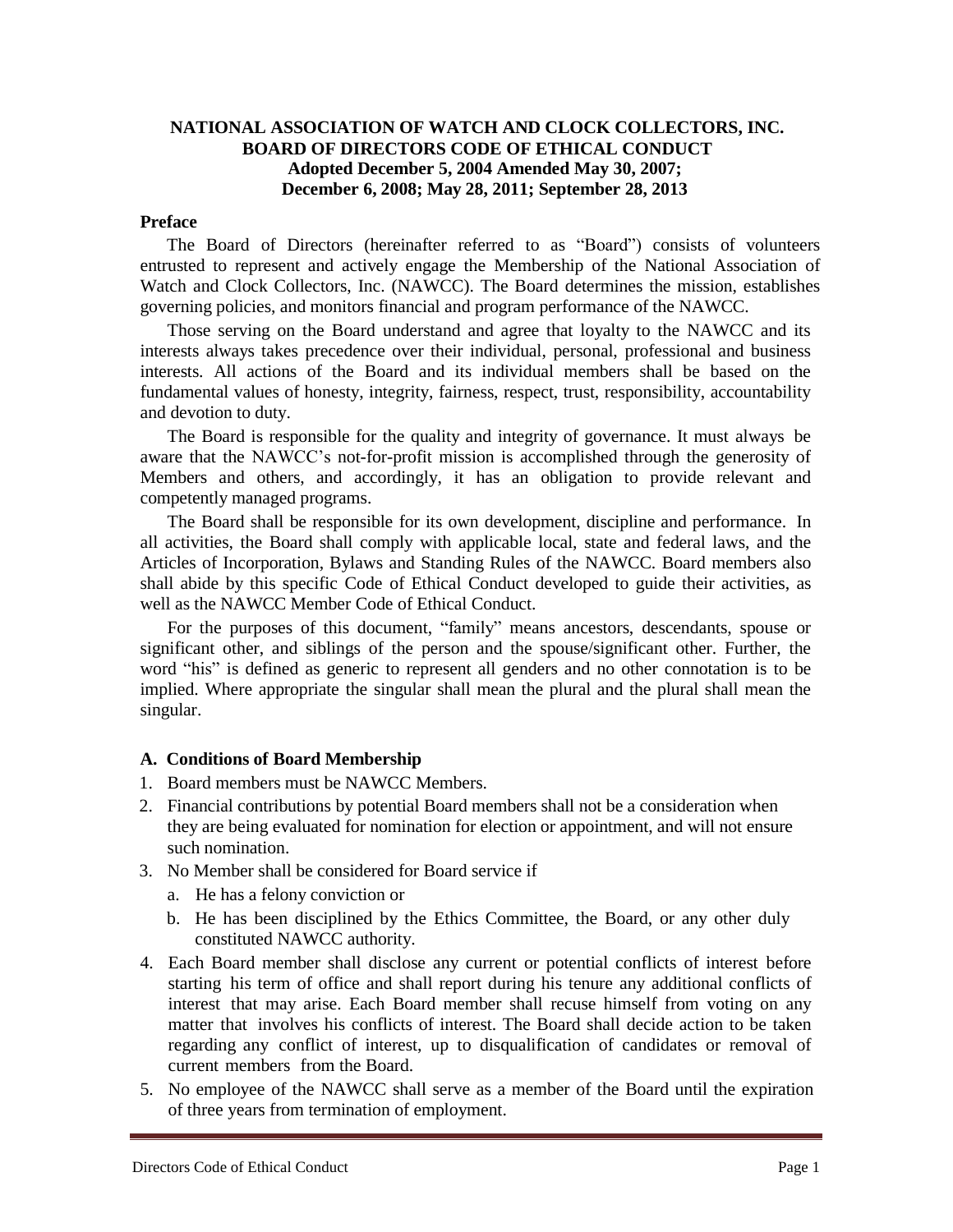- 6. No family member of the NAWCC paid staff shall serve on the Board.
- 7 . No Board member shall serve as a member of the paid NAWCC Headquarters staff until the expiration of three years after service on the Board.
- 8. No Board member shall participate in partisan political activity when acting on behalf of the NAWCC or its Membership.
- 9. The Board shall not enter into any agreement for purchase of goods and services, nor permit the NAWCC or its representatives to enter into any such agreement that may provide any direct or indirect economic benefit to any member of the Board, his family, or any staff member.
- 10. A Board member shall not make promises or commitments on behalf of the Board or Association unless authorized to do so by action of the Board, Standing Rules, or Bylaws.
- 11. Purchases by Board members and their families from the NAWCC shall be limited to those items normally available to the public for retail sale. Any discounts given shall be limited to those available to all Members.
- 12. Board members and their family are prohibited from participation, either directly or indirectly, in any auction or sale of any item being deaccessioned from NAWCC collections or disposed of by any NAWCC corporate activity.
- 13. Board members and their family shall not sell items from their collections, either directly or indirectly, to the NAWCC during their term of office.
- 14. Board members and their family shall not compete, either directly or indirectly, against the NAWCC for Horological items that the NAWCC is authorized to purchase.
- 15. NAWCC awards, as defined in the Standing Rules, to all Board members and members of their families shall be processed through normal channels for approval. The Board member affected shall recuse himself on all associated votes.

# **B. Responsibilities**

- 1. The Board shall ensure that policies, procedures and decisions safeguard the assets and future viability of the NAWCC.
- 2. The Board shall establish and monitor accounting and financial policies and procedures consistent with generally accepted accounting practices.
- 3. Board members shall participate in all physical and electronic Board meetings as a primary responsibility. Non-participation shall be dealt with as stated in the Bylaws Article I Section 8 and Standing Rules Article III Section 2 (c).
- 4. In performing their duties, Board members shall use the same degree of care, skill and caution under the circumstances then prevailing that a prudent person, acting in a like capacity and familiar with such matters, would use in the conduct of an enterprise of like character and with like aims.
- 5. When the Board has issued information to obtain feedback, all Board Members will act appropriately to elicit responses from our members without bias.

# **C. Stewardship of Collections**

- 1. The Board is vested with the stewardship of the collections of the National Watch and Clock Museum (Museum) and the NAWCC Library and Research Center (LARC), and has a duty to maintain, protect and enhance them.
- 2. The Board shall ensure that all collections are lawfully held, unencumbered, adequately housed, secure, safe, conserved, preserved, and documented.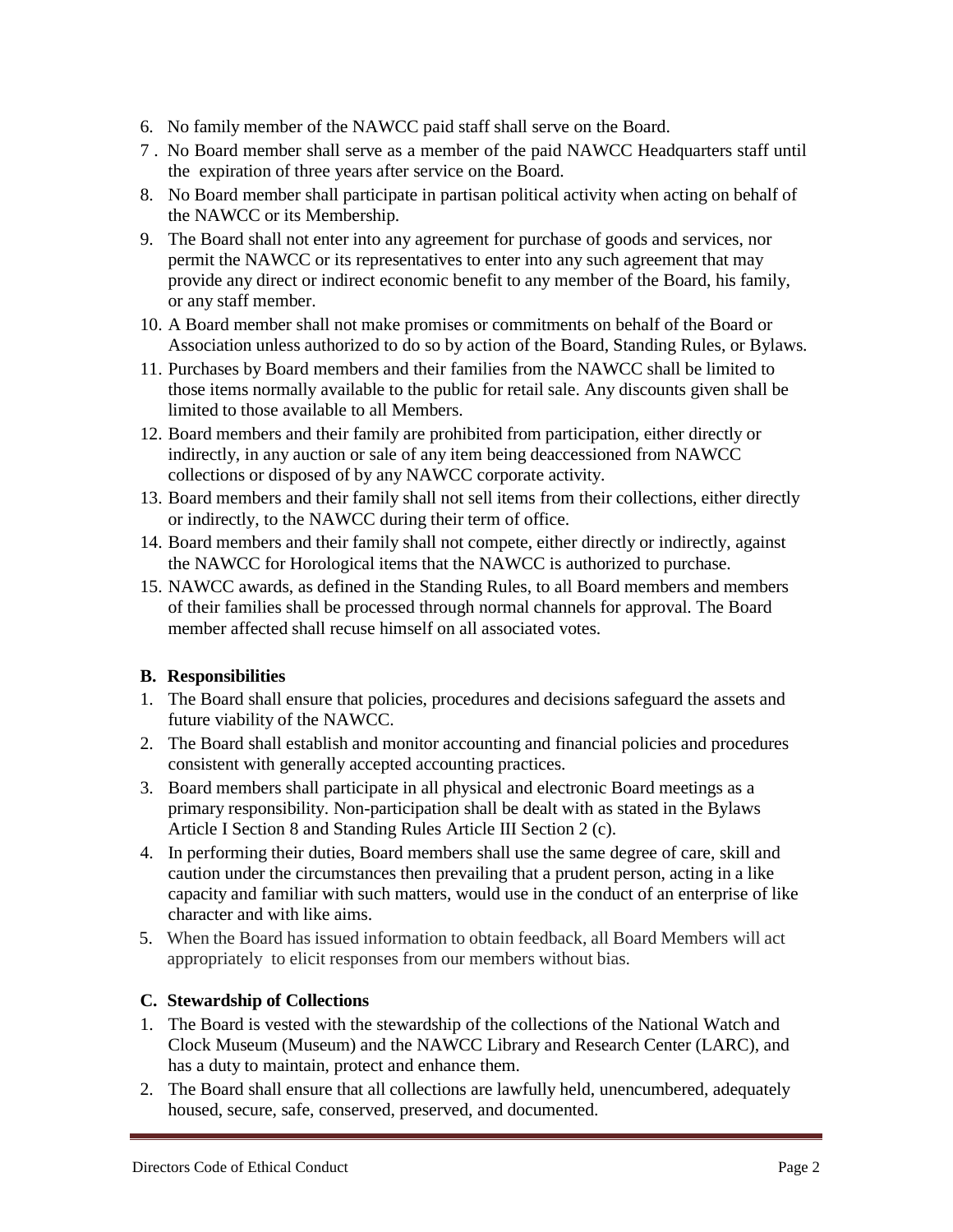- 3. The Board shall ensure that proper standards of protection are in place at all times against hazards such as theft, fire, flood, vandalism and deterioration.
- 4. The Board shall seek accreditation of the Museum with the American Association of Museums.
- 5. The Museum and LARC collections are held in public trust and may not be treated as liquid assets.
- 6. The Board, in its official capacity, shall not engage in any activities that provide appraisals of items for the NAWCC Membership or general public.
- 7. The Board shall not involve the Museum with items they know or suspect to be illegally or illicitly acquired, transferred, imported or exported. They shall not act in any way that could benefit such activity directly or indirectly. Where there is reason to suspect illegal conduct, the proper authorities shall be notified.
- 8. The Board shall ensure that proceeds from the sale, trade or other disposition of items from collections of the Museum or LARC are used solely for acquisition and/or conservation of items in the Museum or LARC collections.

### **D. Compensation, Gifts, and Expenses**

- 1. Board members shall serve without compensation.
- 2. Board members and their family shall not receive direct personal financial gain of any kind as a result of their position on the Board.
- 3. Board members shall not accept or solicit gifts, favors, or entertainment from any NAWCC Member, staff, any current or potential vendor or contractor doing business with the NAWCC, or any others who could influence or compromise the ability to impartially participate in the governance of the NAWCC.
- 4. Expenses and equipment required for normal Board activities shall be the responsibility of each individual Board member without reimbursement from the NAWCC. Such expenses include, but are not limited to, computer, fax machine, telephone calls, Internet and email access, and office supplies.
- 5. Receipt of travel expenses or any other form of compensation from a for-profit entity or private person for-NAWCC related business is strictly prohibited. On Board approval, a Board member may receive travel expenses from unrelated non-profit entities for NAWCC related business provided there is a benefit to NAWCC and full disclosure is made to the Board by the member following each such event.
- 6. Board members may claim reimbursement for expenses incurred for participation in approved NAWCC activities in accordance with and as defined by the NAWCC Travel Expense Policy.

### **E. Fundraising**

All fundraising activities carried out by the NAWCC shall be in compliance with policies adopted by the Board. Such policies shall address the ethics and confidentiality of fundraising, appropriate recognition of donors, and other related matters. Notwithstanding those policies, the following shall apply:

- 1. Board members shall respect the privacy of donors and safeguard the confidentiality of information that a donor would reasonably expect to be private.
- 2. Board members shall not solicit NAWCC staff members in any type of fundraising.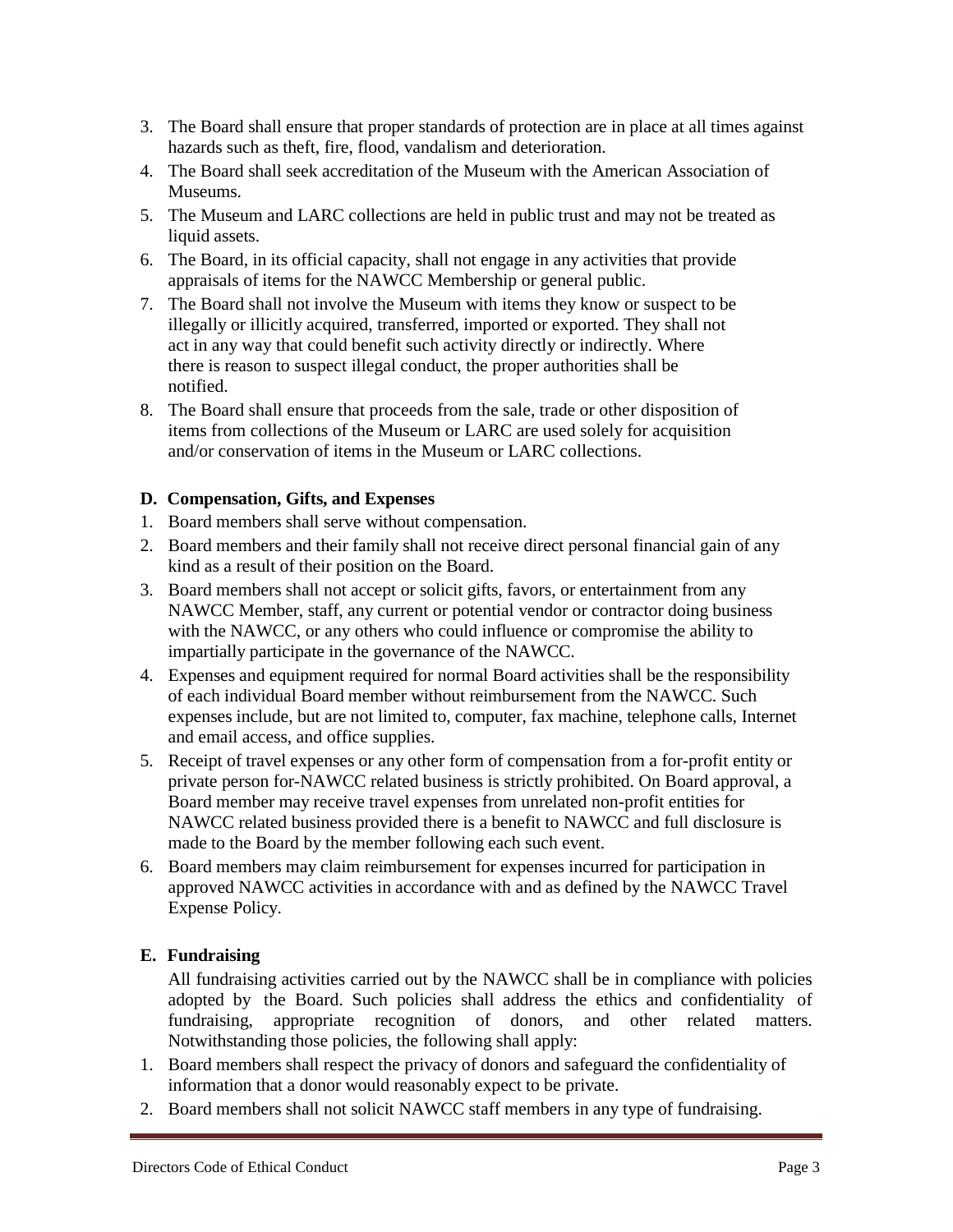- 3. Board members' interfaces with potential donors should be free of undue influence or pressure and should be respectful of the needs and interests of donors.
- 4. Board members shall support the fundraising efforts of the NAWCC to the extent of their means.
- 5. The Board shall ensure that all materials and information used in fundraising are accurate and honest and promote trust in both the process and the NAWCC.
- 6. The Board, along with the Executive Director, shall ensure that all restrictions placed on donations by a donor are strictly enforced and that appropriate accounting practices shall be established and monitored to ensure compliance with such restrictions.
- 7. The Board, along with the Executive Director, shall ensure that all donors are adequately and appropriately recognized in a timely manner.

### **F. Consequences of Violations**

- 1. Board members may be disciplined or removed for violation of this code. Discipline will be determined by majority vote of the remainder of the Board, removal if appropriate will be according to Article I Section 8 of the Bylaws. Board members may also be disciplined or removed for violation of ethical or legal standards when such violations may harm the reputation of the NAWCC or compromise the ability of the staff or Board to function effectively. Such violations shall include, but not be limited to, conviction of a felony, acts of dishonesty, disclosure of confidential, privileged or proprietary information, violence, harassment, discrimination, breach of policy, threatening physical harm to another, or public scandal. In such cases, the remainder of the Board shall have sole and absolute authority to suspend or remove the Board member as a member of the Board and of the NAWCC.
- 2. A Board member shall be automatically removed should he incur two consecutive absences from physical meetings for any reason, as provided in the Bylaws Article I Section 8.
- 3. A Board member who does not participate in the regular monthly electronic meetings of the Board shall be disciplined, up to removal, as stated in the electronic meeting procedures authorized by Article III Section 2 (c). of the Standing Rules.

### **G. Acknowledgment**

1. Candidates for election or appointment to the Board

Before participating in an election for membership on the Board, or before appointment to the Board, all potential candidates for the Board shall perform the following four tasks:

- a. Read the Board of Directors Code of Ethical Conduct.
- b. Understand and agree to all aspects of the Board of Directors Code of Ethical Conduct.
- c. Disclose any actual, perceived, or potential conflicts of interest.
- d. Complete and sign the form in Section H. to acknowledge and certify that all requirements of this section of the code have been met. Return the form to the address shown thereon. Any potential candidate that fails to comply with these requirements will be disqualified and may not stand for a Director position, either by election or appointment.
- 2. Biennial Reconfirmation of Acknowledgement